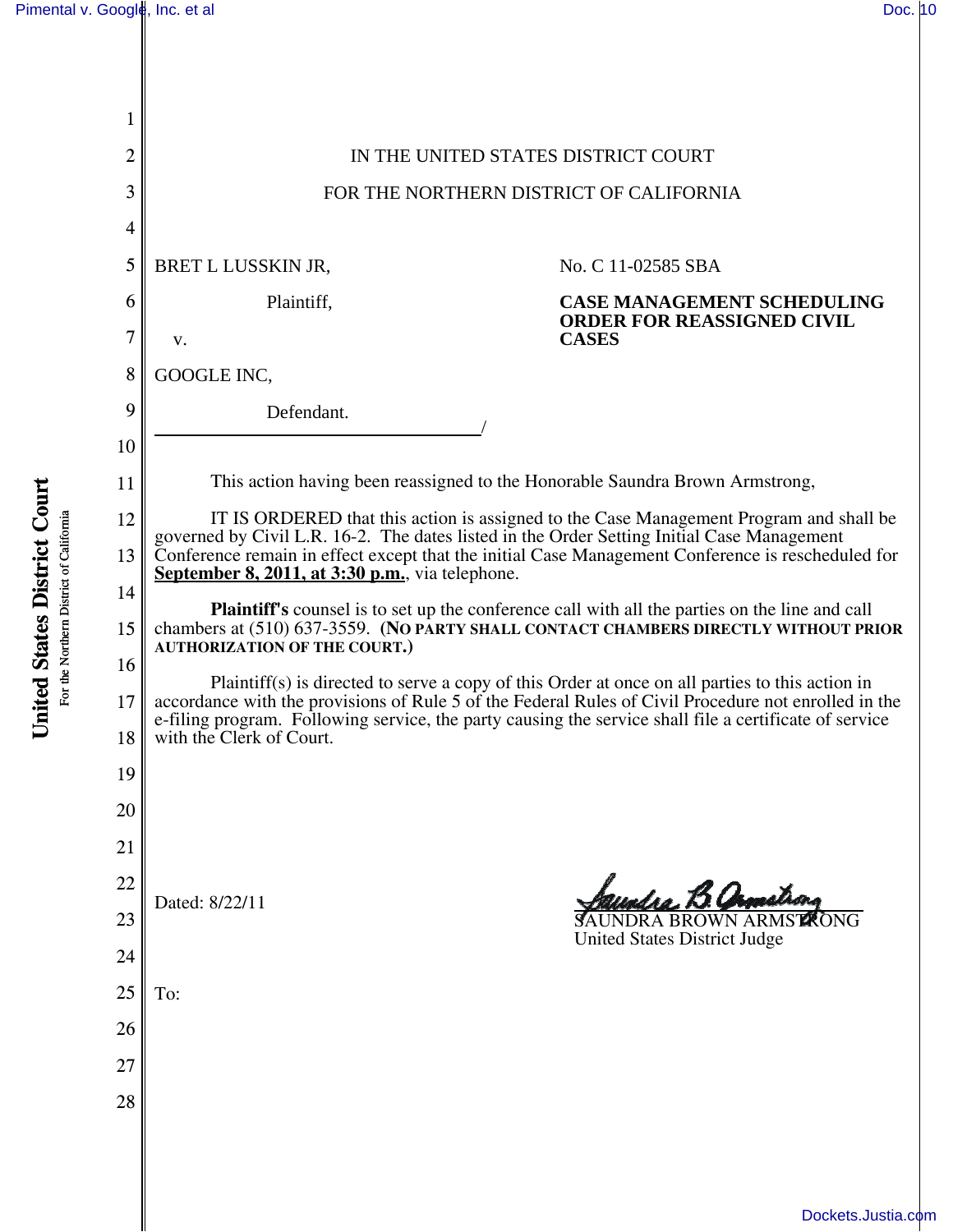1 2 3 4 5 6 7 8 9 10 11 12 13 14 15 16 17 18 19 20 21 22 23 24 25 26 27 28 **JUDGE ARMSTRONG'S STANDING ORDERS** Effective July 1, 2011 1. **Compliance with Local Rules**: Counsel are expected to consult and comply with all provisions of the Local Rules of Court relating to continuances, motions and all other matters. 2. **Scheduling:** a. Criminal: The criminal law and motion calendar is held on Tuesdays beginning at 10:00 a.m. b. Civil: The civil law and motion calendar is held on Tuesdays beginning at 1:00 p.m. Civil matters shall not be noticed for hearing on a Tuesday following an official court holiday that falls on a Monday. The Court may resolve motions without a hearing. See Fed. R. Civ. P. 78(b); Civ. L.R. 7-1(b). c. Case Management Conferences: Case Management Conferences are conducted telephonically, and are held on Wednesdays and Thursdays, beginning at 2:30 p.m. d. Trial: The Court's trial days are Mondays, Wednesdays, Thursdays and Fridays. Trial hours are from 8:30 a.m. to 2:30 p.m., which includes one fifteen (15) minute break in the morning and a thirty (30) minute lunch break. 3. **Setting Motions for Hearing**: The Court does not reserve hearing dates. To schedule a matter on the Court's civil law and motion calendar, the parties are directed to review the Court's calendar at www.cand.uscourts.gov to determine the next available hearing date. Matters are calendared on a first come first serve basis. 4. **Checking the Calendar Before You Appear**: Before appearing for a matter before this Court all parties shall check the court's calendar at www.cand.uscourts.gov to confirm that their matters are still on calendar. 5. **Meet and Confer Requirement**: All parties shall meet and confer before filing any motion before the Court. The motion and any other non-stipulated request shall include a certification, which may be included in the body of the document, that the parties have complied with the meet and confer requirement. The Court may disregard any papers submitted that do not comply with this rule. 6. **Guilty Pleas**: Prior to a plea being entered in a criminal case, a copy of the plea agreement must be submitted to chambers no later than the Friday before the plea is to be taken. All persons pleading guilty must complete an application for permission to enter plea of guilty, which is available on the Court's website at www.cand.uscourts.gov. 7. **Courtesy Copies in e-Filing Cases**: When filing papers in connection with any motion or case management conference, the parties shall, in addition to filing papers electronically, lodge with the Clerk's Office a printed copy of the papers by the close of business the following day the papers are filed electronically. These printed copies shall be marked "Chambers Copy" and shall be submitted to the Clerk's Office, in an envelope clearly marked with the judge's name, case number and "E-Filing

2

United States District Court **United States District Court** For the Northern District of California For the Northern District of California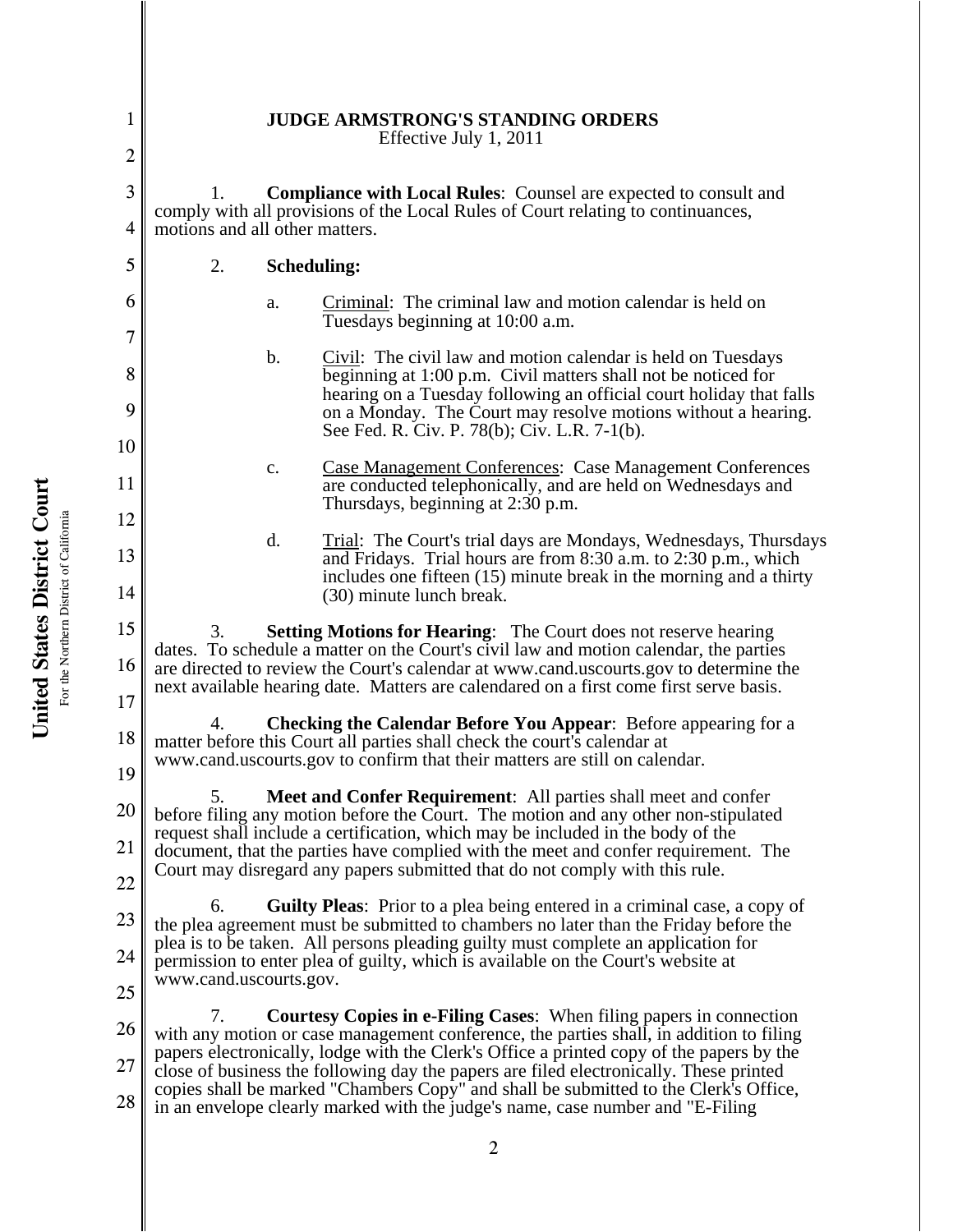For the Northern District of California For the Northern District of California

1

**United States District Court**

United States District Court

2 3 4 5 6 7 8 9 10 11 12 13 14 15 16 17 18 19 20 21 22 23 24 25 26 27 28 3 Clerk's Office that has already been filed electronically. You MUST submit a hard copy of all motion papers filed in E-FILED cases in order to be placed on calendar. **OTHER REQUIREMENTS** In addition to the requirements set forth in the Civil L.R. 16-10, counsel are expected to comply with the following: **A. Filing Case Management Conference Statements** Counsel are expected to comply with this Standing Order concerning the joint filing of the Case Management Statement. In preparing the Case Management Statement, the parties shall use the Standing Order for all Judges of the Northern District of California provided herewith. Note that no party may submit a separate Case Management Statement. Disagreements among parties with respect to any of the matters contained in the Case Management Statement shall be set forth in the appropriate sections. Counsel are further expected to file a Case Management Statement at least ten (10) days before each and every scheduled Case Management Conference. If there is no change in the status of the case from the time the last statement was filed, counsel shall indicate as such in a pleading and attach a copy of the most recently filed Case Management Statement to the pleading. Failure to timely file a Case Management Statement may result in sanctions. **B. Appearance at the Case Management Conference** Each party shall be represented at the Case Management Conference by Counsel prepared to address all of the matters referred to in this and the Civil L.R. 16-10(b), and with authority to enter into stipulations and make admissions pursuant to this and Fed. R. Civ. P. 16(a) and (c). Representatives of the parties may, but are not required to, attend. Unless otherwise specified, all Case Management Conferences shall take place via telephone. Plaintiff or his/her counsel is responsible for setting up the conference call. Plaintiff or his/her counsel will be notified of the date and time of the telephone conference call by Clerk's Notice shortly after the case is filed. Any request to reschedule the above dates shall be made in compliance with Civil L.R. 16-2(e) and must be made at least ten days prior to the date sought to be modified. A request to continue a Case Management Conference shall be made in a separately-filed request, separate from the Case Management Conference Statement. Counsel shall not contact the chambers of Judge Armstrong regarding requests to modify provisions of this Standing Order; all requests must be submitted in writing and served on all parties to the action. The parties should be prepared to address and resolve at the Case Management Conference the following: Setting the date and the estimated length of the trial; setting the deadline for joining parties and amending the pleadings; setting the date for discovery and motion cutoff; setting the date to designate experts and other witnesses; setting the date for the pretrial conference. Other matters which the Court will take up at the Case Management Conference, in addition to those specified in the Joint Case Management Statement and Proposed Order Form, will include the following:

Chambers Copy." Parties shall not file a paper copy of any other document with the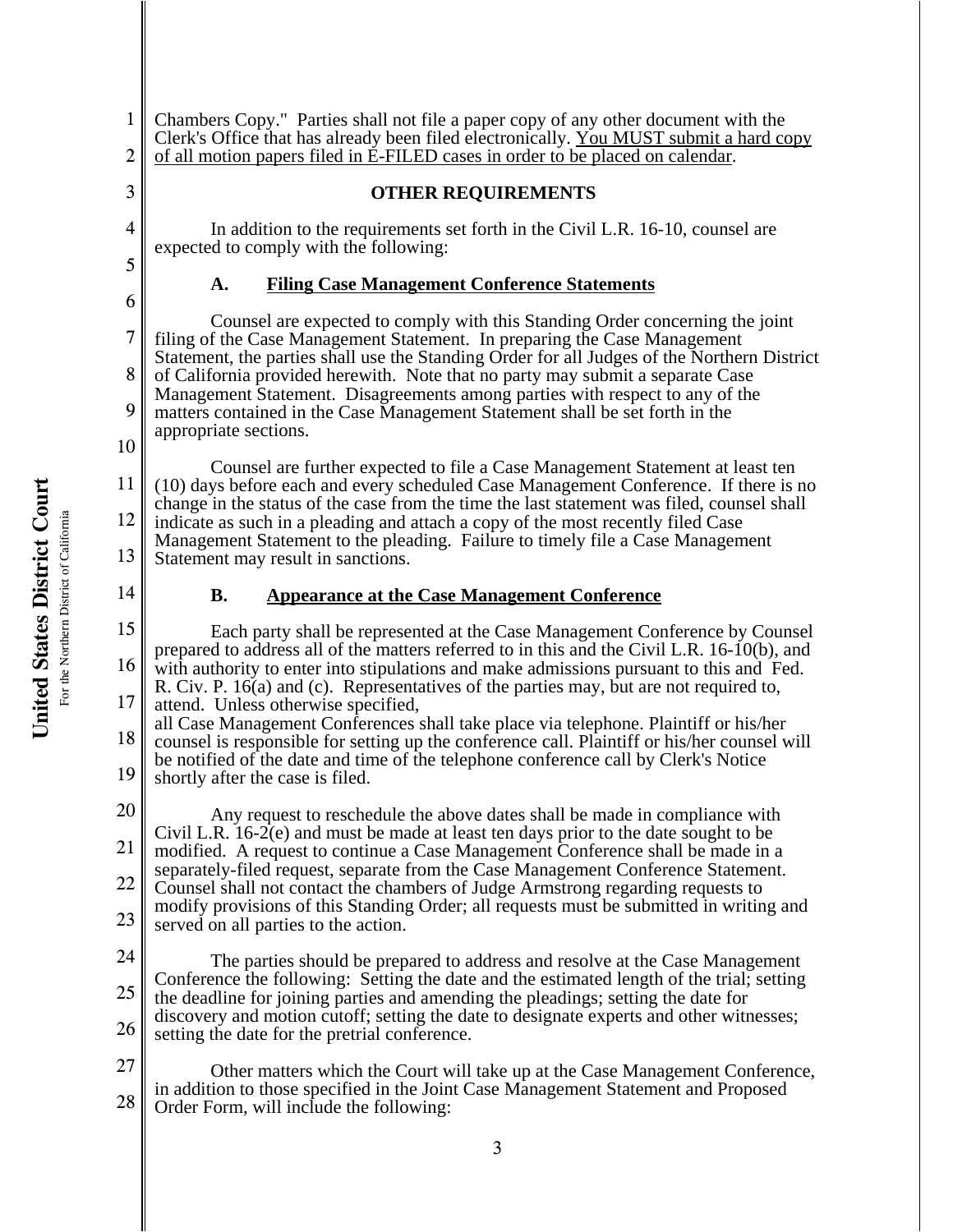1 2 3 4 5 6 7 8 9 10 11 12 13 14 15 16 17 18 19 20 21 22 23 24 25 26 27 28 1. **Jurisdiction**: Does this Court have subject matter jurisdiction over all of the plaintiff's claim(s) and defendant's counter-claim(s)? What is the basis of such jurisdiction? Are all the parties subject to the Court's jurisdiction? Do any parties remain to be served? 2. **Substance of the Action**: What are the factual and legal bases for plaintiff's claims, defendant's defenses, defendant's counter-claims and plaintiff's defenses to the counterclaims? 3. **Identification of Issues**: What are the factual and legal issues genuinely in dispute? 4. **Narrowing of Issues**: What are the issues that can be narrowed by agreement or by motions? Are there dispositive or partially dispositive issues appropriate for a decision by motion? 5. **Motions**: What are the motion(s) anticipated by the parties? 6. **Relief**: What relief does the plaintiff seek? What is the amount of damages sought by plaintiff's claim(s)? What is the amount of damages sought by defendant's counter-claim(s)? How are the damages computed? 7. **Discovery**: What discovery does each party intend to pursue? Can discovery be limited in any manner? Are there any alternative methods available to obtain the necessary information? Should a discovery order and conference be entered pursuant to Fed. R. Civ. P. 26(f)? 8. **Alternative Means of Disposition**: Is the case suitable for reference to binding arbitration, to a master, or to a magistrate for trial? Is the case suitable for reference to the Judicial Panel on Multidistrict Litigation? 9. **Pretrial Conference and Trial Setting**: Will this case be tried by a jury? What is the anticipated length of trial? Is it possible to reduce the length of the trial by stipulation, use of summaries or statements, or other expedited means of presenting evidence? Is it feasible and desirable to bifurcate issues for trial? 10. **Related Cases**: Are there any related cases pending before the judges of this Court? See Civil L.R. 3-12. 11. **Cut-Off Dates**: When are the earliest reasonable dates for amendment to the pleadings, discovery cutoff, motion cutoff, expert disclosures, pretrial conference and trial? 12. **Settlement**: What are the prospects for settlement? Does any party wish to have a settlement conference with a magistrate? How can settlement efforts be assisted? See ADR L.R. 7-3. 13. **Other Matters**: Such other matters as any party considers conducive to the just, speedy and inexpensive determination of this action. See Fed.R.Civ.P.  $16(a)$  and  $(c)$ . **C. Law and Motion**

United States District Court **United States District Court** For the Northern District of California For the Northern District of California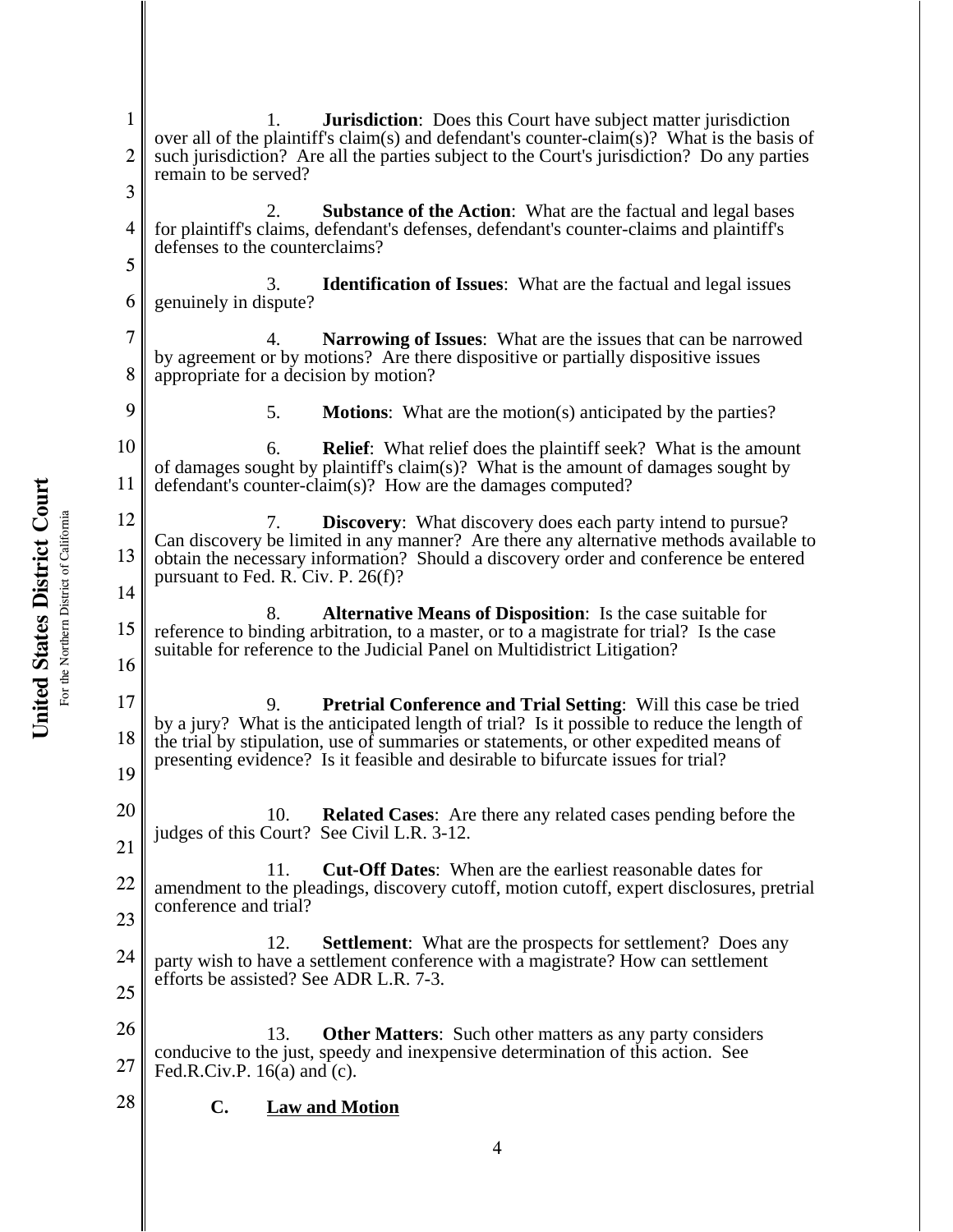United States District Court **United States District Court** For the Northern District of California For the Northern District of California

1 2 3 4 5 6 7 8 9 10 11 12 13 14 15 16 17 18 19 20 21 22 23 24 25 26 27 28 5 1. **Scheduling**: Law and Motion matters will be heard on Tuesdays at 1:00 p.m., in Courtroom 1 of the United States Courthouse, 1301 Clay Street, 4th Floor, Oakland, California. The parties need not reserve hearing dates. The parties are advised to check the court's calendar at www.cand.uscourts.gov [Judges | Saundra Brown Armstrong | Judge's Calendar | View Scheduling Notes] for the next available hearing date. Matters are calendared on a first come first serve basis. You must submit a hard copy of all motion papers filed in E-FILED cases in order to be placed on calendar. 2. **Page Limits**: All noticed motions (other than motions for summary judgment) and any opposition thereto, shall not exceed **fifteen (15) pages** in length, exclusive of the table of contents, table of authorities, exhibits and declarations, if required. Reply briefs may not exceed **ten (10) pages** in length. Motions for summary judgment are subject to the page limits set forth in Civil Local Rule 7. 3. **Meet and Confer Requirement**: All parties are required to meet and confer before filing any motion or any non-stipulated request with this court, and to certify that they have complied with this requirement. 4. **Proposed Orders**: Each party filing or opposing a motion shall also serve and file a proposed order which sets forth the relief of action which includes that the party requests the Court to adopt, a short statement of the rationale of decision including citation to authority. 5. **Summary Judgment Motions**: Parties are limited to filing one motion for summary judgment. Any party wishing to exceed this limit must request leave of Court. The parties are not required to file statements of undisputed facts in connection with a motion for summary judgment. However, if the parties desire to file a statement of undisputed facts, only one joint statement of undisputed facts signed by all parties shall be filed. All separate statements will be stricken. If the parties are unable to agree that a fact is undisputed, they should assume that fact is in dispute. 6. **Failure to File Opposition**: The failure of the opposing party to file a memorandum of points and authorities in opposition to any motion shall constitute a consent to the granting of the motion. 7. **Appearances**: The Court may, in its discretion, adjudicate motions without oral argument. Fed. R. Civ. P. 78(b); Civ. L.R. 7-1(b). The parties are advised to check the Court's website www.cand.uscourts.gov [Judges | Saundra Brown Armstrong | Judge's Calendar] to determine whether an appearance on the motion is required. NOTE: If a Case Management Conference is scheduled to follow the hearing on the motion, and the motion has been removed from the calendar, the Case Management Conference is deemed to have been taken off calendar as well, and will be rescheduled, if appropriate. 8. **Non-Compliant Papers**: Any pleading or brief sought to be filed with the Court after the required time, or in an improper manner or form, shall not be received or considered by the Court. Any attorney in violation of such requirements will be subject to other sanctions. Civil L.R. 1-4. 9. **Sanctions**: Failure to comply with this Order or the Local Rules of this Court may result in sanctions. See Fed.R.Civ.P. 16(f); Civil L.R. 1-4. **D. Discovery Motions** All discovery disputes will be referred to a Magistrate Judge of this Court.